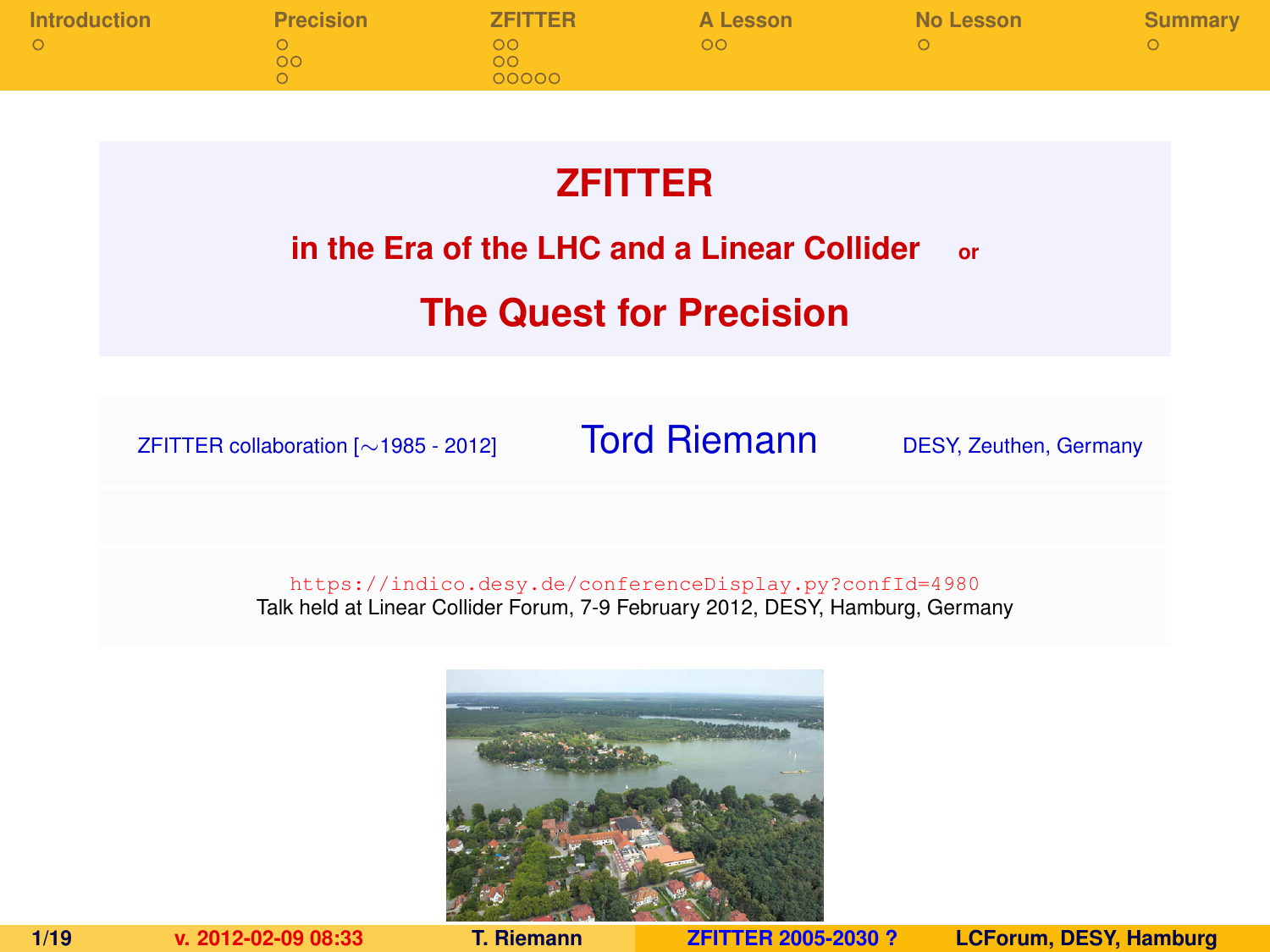| <b>Introduction</b> | <b>Precision</b> | <b>ZFITTER</b>      | A Lesson | No Lesson | Summary |
|---------------------|------------------|---------------------|----------|-----------|---------|
|                     | ററ               | . ററ<br>ററ<br>00000 | ററ       |           |         |

# **1** [Introduction](#page-1-0)

**2** [Precision](#page-2-0)

[Precision calculations at work](#page-3-0)

[Workshop on Precision Calculations at LEP in](#page-5-0)  $\pm$  1995

- **3** [ZFITTER](#page-6-0)
	- [ZFITTER in a nutshell](#page-6-0)
	- $-$  version 6.21 (1999)  $\rightarrow$  v.6.42 (2005)
	- $-$  v.6.42 (2005)  $\rightarrow$  v.6.43 (2008)  $\rightarrow$  v.6.44 (2012)

# **4** [A Lesson](#page-15-0)

**5** [No Lesson](#page-17-0)

# <span id="page-1-0"></span>**6** [Summary](#page-18-0)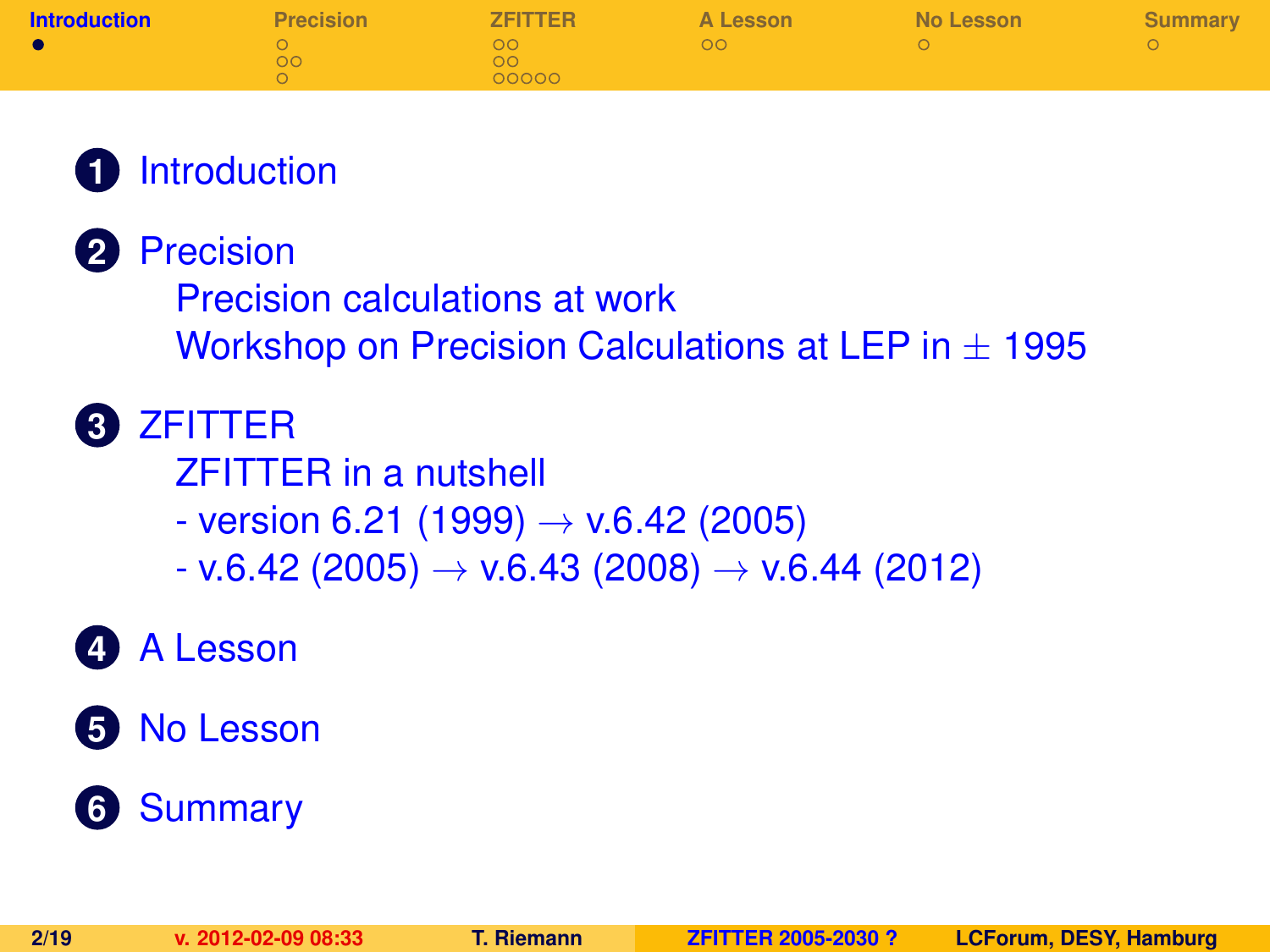| <b>Introduction</b> | Precision | <b>ZFITTER</b>    | A Lesson | No Lesson | <b>Summary</b> |
|---------------------|-----------|-------------------|----------|-----------|----------------|
|                     | חר        | ററ<br>nn<br>00000 | OO       |           |                |

# **Precision**

Physics needs Precision at highest level Just-so

- Galileo Galilei Observations, Measurements, Reproducibility
- Planets Movements + Kepler + Newton Precision and Interpretation
- Black Body Radiation + Planck Quantum Physics
- LEP + Veltman et al. Quantum Field Theory and Gauge Boson Self Interactions
- <span id="page-2-0"></span>• Linear Collider, also GigaZ: ? ? ?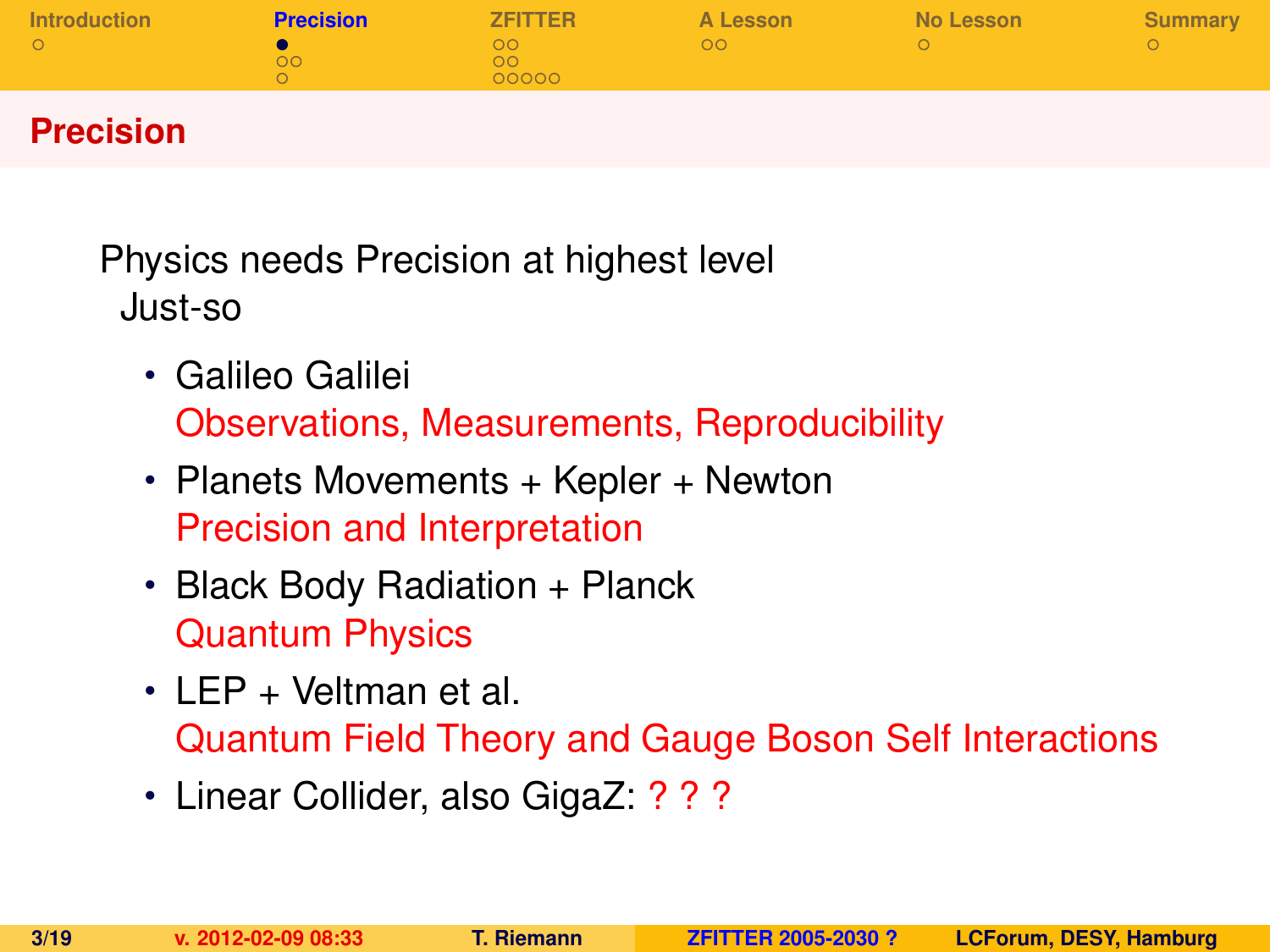| Introduction | <b>Precision</b> | <b>ZFITTER</b> | A Lesson | No Lesson | Summary |
|--------------|------------------|----------------|----------|-----------|---------|
|              |                  | ററ             | OΩ       |           |         |
|              |                  | ററ             |          |           |         |
|              |                  | 00000          |          |           |         |

## **Precision calculations at work**

#### **Precision calculations**

- $\rightarrow$  time-consuming
- $\bullet \rightarrow$  complicated
- their necessity depends on very details of the measuring machinery  $\rightarrow$  see P. Uwer's talk on  $m_{top}$

### **My main activities:**

- NNLO corrections for Bhabha scattering at meson factories
- New technique for Tensor reduction for NLO Feynman integrals
	- Explore finite sums over signed minors [include Gram-type determinants], weighted with scalar products of external momenta
	- Deal systematically with Integrals in higher dimensions [E. Boos et al.]
- 1-loop or n-loop Feynman integrals: new approaches

E.g.: Mellin-Barnes representations with the aim of automatic multiple infinite summation

- resulting class of functions not known
- beyond the Polylogarithms or Harmonic Polylogarithms or Generalized Harmonic Polylogarithms

<span id="page-3-0"></span>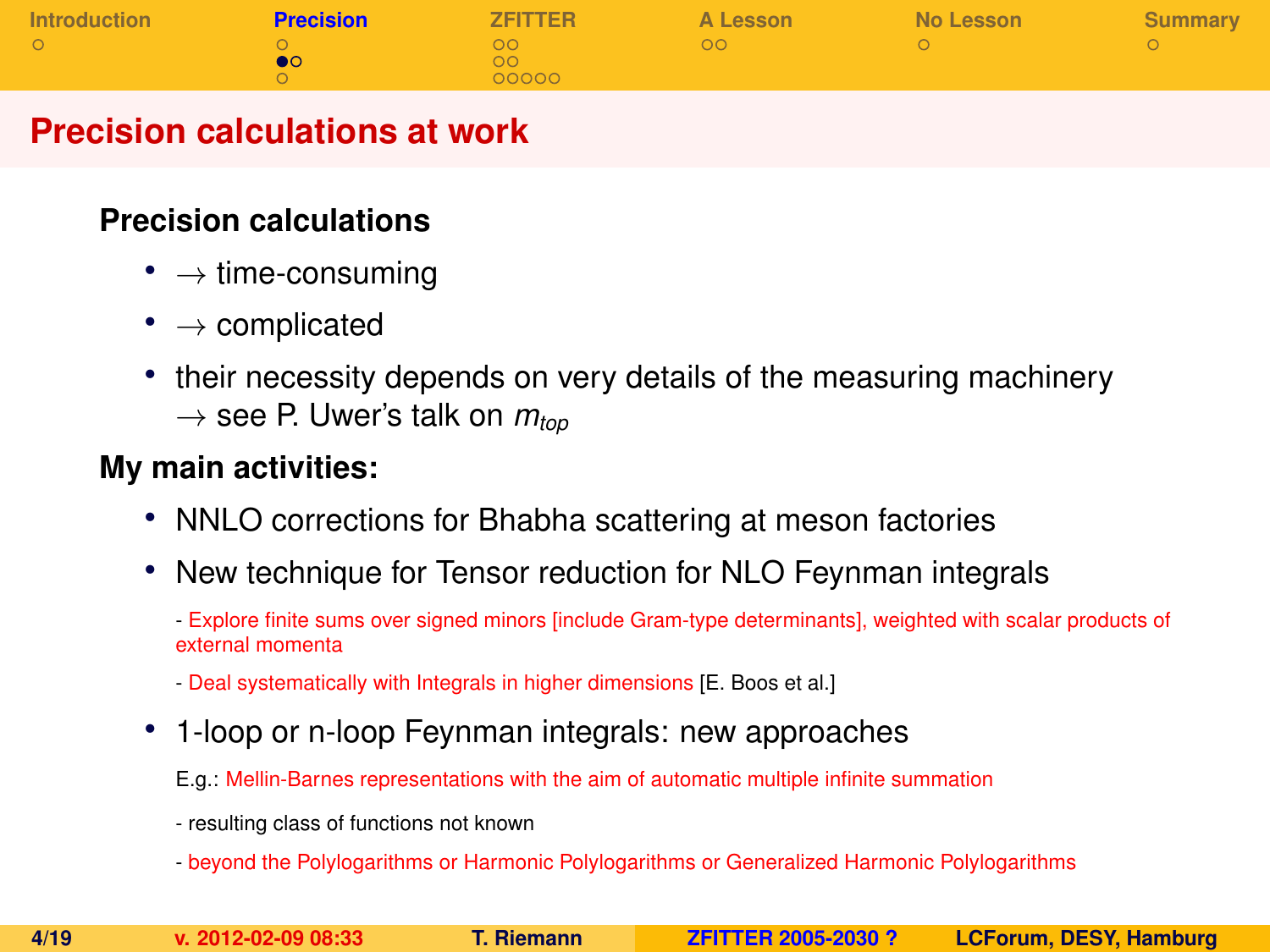| ററ<br>ററ<br>00000 | OΩ |  |
|-------------------|----|--|

## **Loops and Legs 2012**

## **Precision calculations not in a nutshell, but in detail: "Loops and Legs 2012", 15-20 April 2012, Wernigerode <http://indico.desy.de/conferenceDisplay.py?confId=4362>**

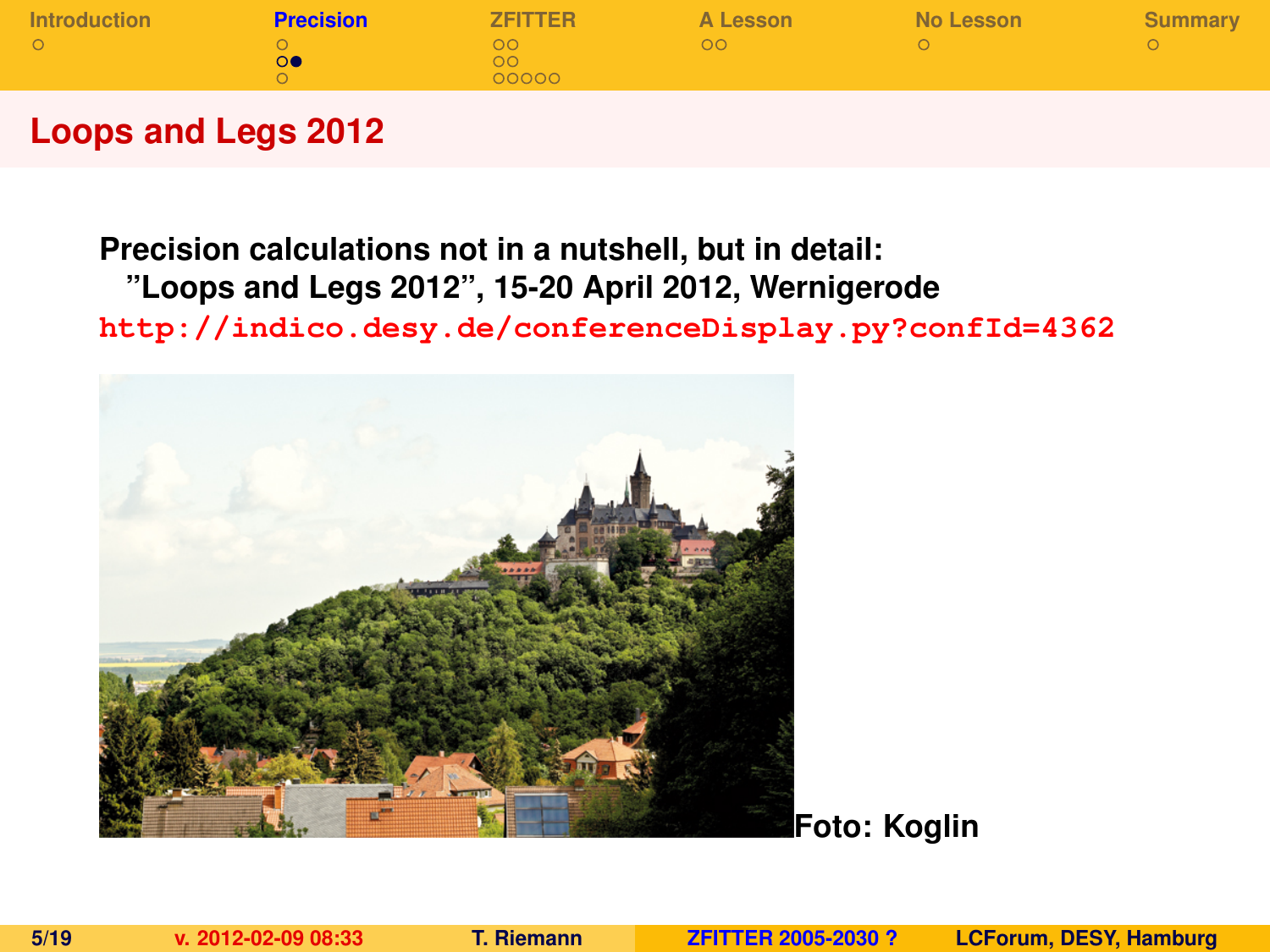| <b>Introduction</b> | <b>Precision</b> | <b>ZFITTER</b> | A Lesson | No Lesson | Summary |
|---------------------|------------------|----------------|----------|-----------|---------|
|                     |                  | . വ            | -ററ      |           |         |
|                     | OO.              | ററ             |          |           |         |
|                     |                  | 00000          |          |           |         |

### **Workshop on Precision Calculations at LEP in 1995**

#### **At a certain moment, the community has to set benchmarks**

They have to be documented with great care, because they are valid longer than one expects at that moment

#### **Setting the stage in 1995, till now relevant:**

"Electroweak Working Group Report" e-Print: hep-ph/9709229

It is a part of: D. Bardin, W. Hollik, G. Passarino (eds.) "Reports of the working group on precision calculations for the Z resonance" CERN 95-03 (31 March 1995)

#### **This work is one of the basics for the successful work of the LEP Electroweak Working Group**

<span id="page-5-0"></span>D. Schaile et al., M. Gruenewald et al.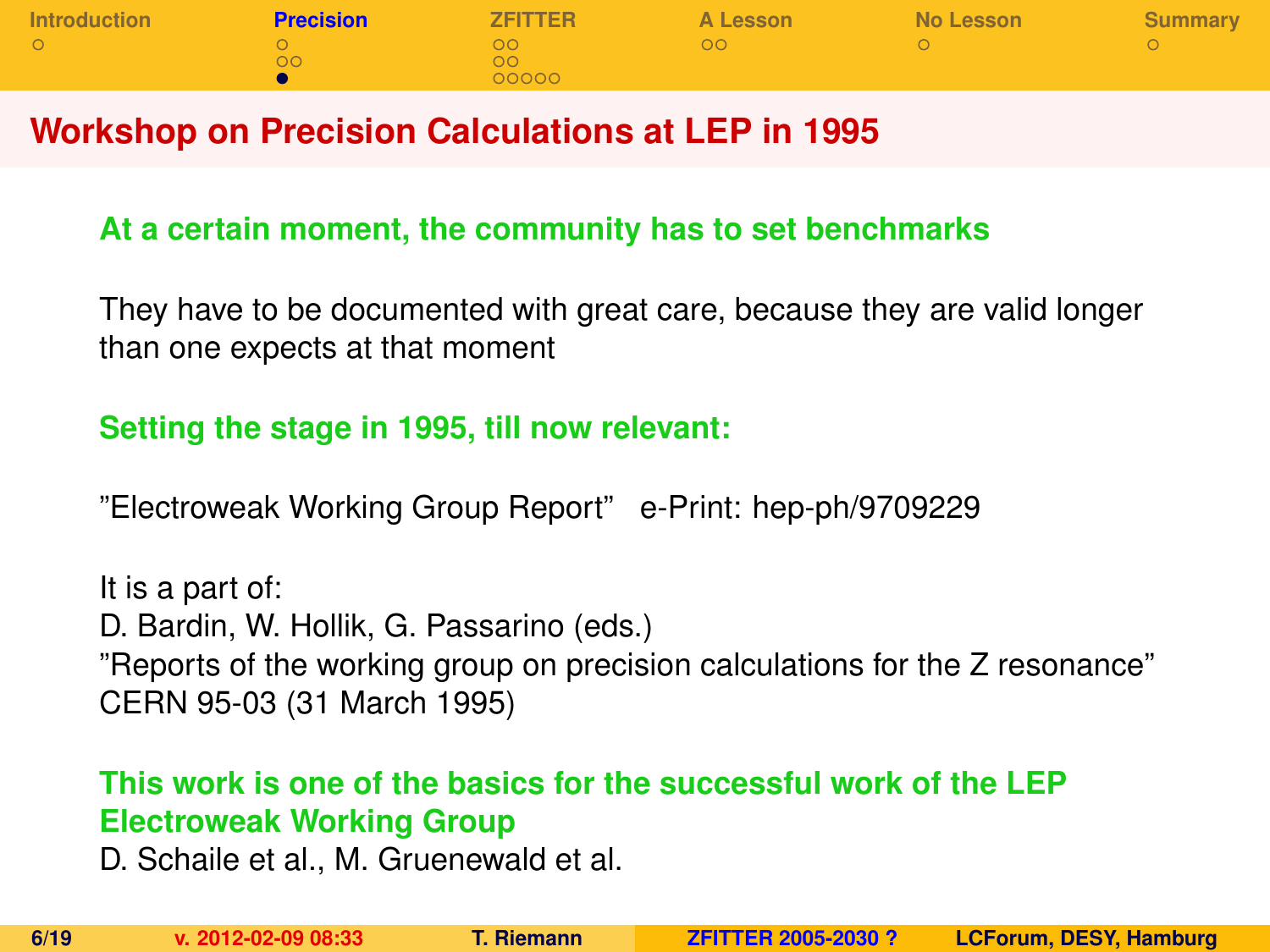| Introduction | <b>Precision</b> | <b>ZFITTER</b>           | A Lesson | No Lesson | Summary |
|--------------|------------------|--------------------------|----------|-----------|---------|
|              | no.              | $\bullet$<br>ററ<br>00000 | OΩ       |           |         |

# **ZFITTER as a project 1985 - 2030 (?)**

**How to retain a software project over decades?**

one condition: interactions with users

#### **Software support comprises:**

- code
- description
- availability
- updating/debugging
- long-term people !!
- licencing including "conditions of proper use"

#### **Needs according to competitors:**

- Support
- Numerical excellence
- Modern Computer Language
- Modularity

#### **<http://zfitter.com> Also crucial . . .**

- **Reliability**
- **Precision**
- <span id="page-6-0"></span>• **Documentation** <sup>→</sup> **open-source package!**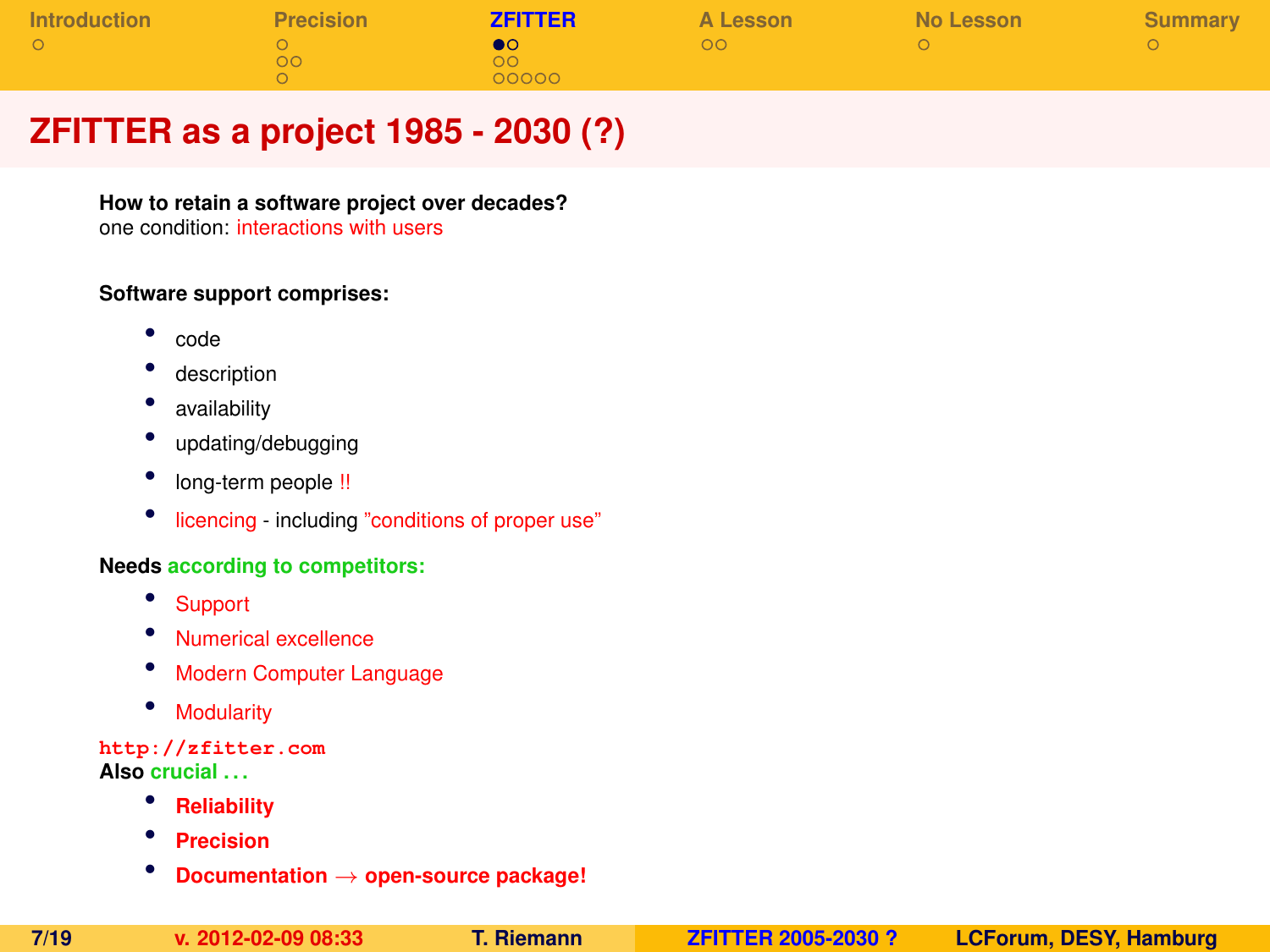| <b>Introduction</b> | <b>Precision</b> | <b>ZFITTER</b> | A Lesson | No Lesson | <b>Summary</b> |
|---------------------|------------------|----------------|----------|-----------|----------------|
|                     | DС               | ററ<br>00000    | DO       |           |                |

# **ZFITTER code - in a nutshell**

**Evaluates:** Observables + Pseudo-Observables **Uses language of:** QED + effective Born cross section

# **ZFITTER Approach:**

• Analytical formulae with cuts for cross sections in  $e^+e^-\to f^+f^-(+\eta\gamma)$ :

$$
\frac{1}{|s-M_{Z}^{2}+iM_{Z}\gamma_{Z}|^{2}}\sim\frac{i}{2M_{Z}\Gamma_{Z}}\left(\frac{1}{s-M_{Z}^{2}+iM_{Z}\Gamma_{Z}}-\frac{1}{s-M_{Z}^{2}-iM_{Z}\Gamma_{Z}}\right)
$$

• Effective Born Cross sections vith 4 form factors:  $\rho_{ef}(s,t), \kappa_{ef}(s,t), \kappa_{ff}(s,t), \kappa_{ef}(s,t)$ 

#### **Theory contents developed:**

- 1986: Electroweak Standard Model 1-loop, later: + higher orders
- Later: Electroweak + OCD = Standard Model
- **Interfaces** for New Physics and/or Model-Independent Approaches
- **Add-ons:**
	- *W* boson width [nothing to add since 1986]
	- atomic parity violation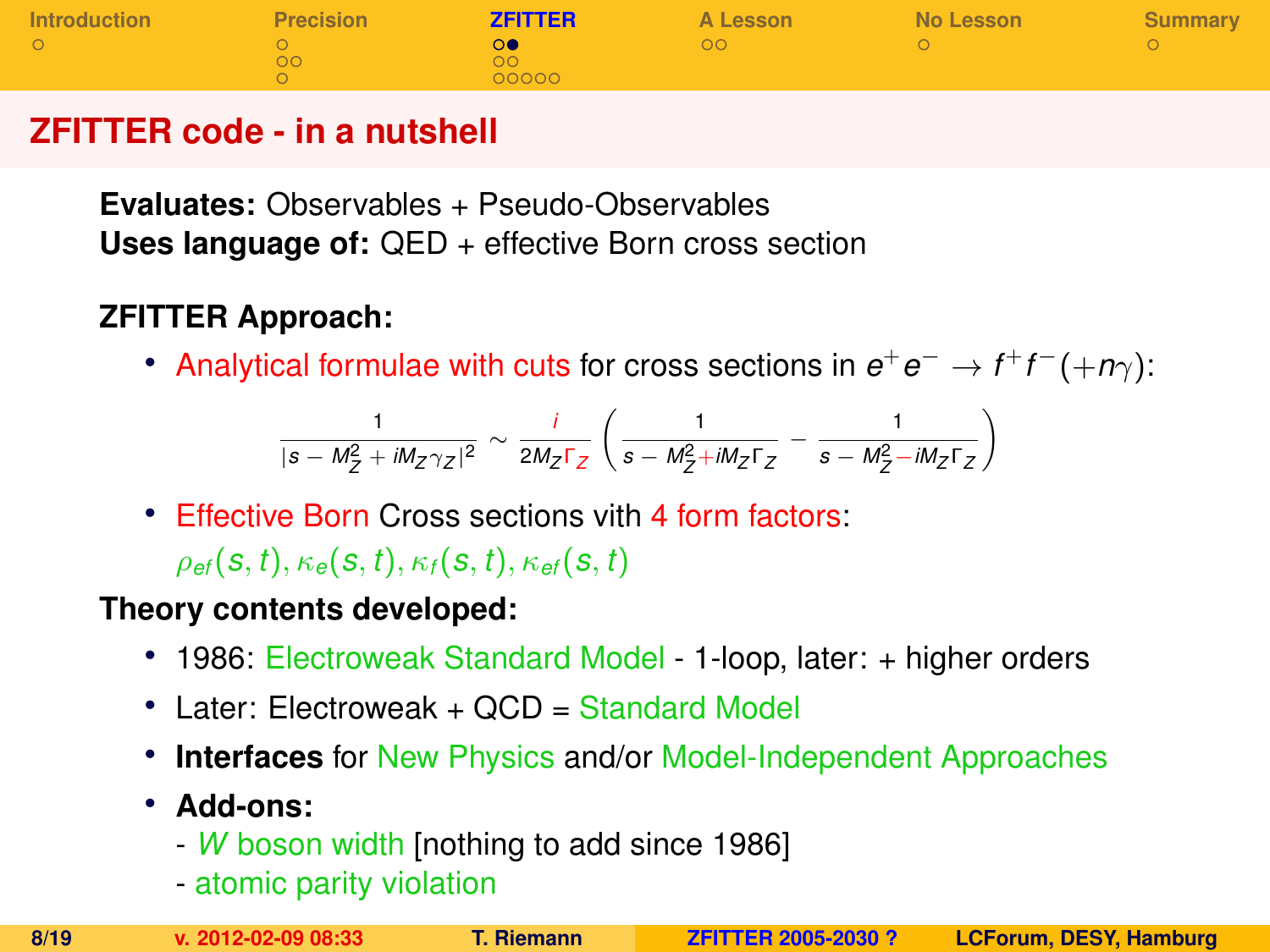| Introduction | <b>Precision</b> | <b>ZFITTER</b> | A Lesson | No Lesson | Summary |
|--------------|------------------|----------------|----------|-----------|---------|
|              | DС               | nn.<br>00000   | DО       |           |         |

# **ZFITTER v.6.21 (1999)** → **v.6.42 (2005)**

### **ZFITTER authors:**

A. Akhundov, A. Arbuzov, M. Awramik, D. Bardin, M. Bilenky, A. Chizhov, P. Christova, M. Czakon, O. Fedorenko, A. Freitas, M. Grnewald, M. Jack, L. Kalinovskaya, A. Olshevsky, S. Riemann, T. Riemann, M. Sachwitz, A. Sazonov, Yu. Sedykh, I. Sheer, L. Vertogradov, H. Vogt

# **Pre-history** ∼ **1977-1982**

• D. Bardin, P. Christova, O. Fedorenko electroweak complete 1-loop "Bible I" and "Bible II"  $\rightarrow$  NPB

### **ZFITTER begin in 1985/1986**

- A. Akhundov, D. Bardin, T. Riemann  $\Delta$ *r* with  $m$ *top* ≠ 0 → PLB
- A. Akhundov, D. Bardin, T. Riemann *Z***-decay** width with  $m_{top} \neq 0 \rightarrow \text{NPB}$
- <span id="page-8-0"></span>• D. Bardin, S. Riemann, T. Riemann *W***-decay** width with  $m_{top} \neq 0 \rightarrow$  ZfPC [EPJC]

# **LEP1 . . . LEP2 . . . ZFITTER Support Group since 2005**

Founded in 2004/2005 after D. Bardin finished active support of the project until 2010

Spokesperson 2004 – 2012: T.R.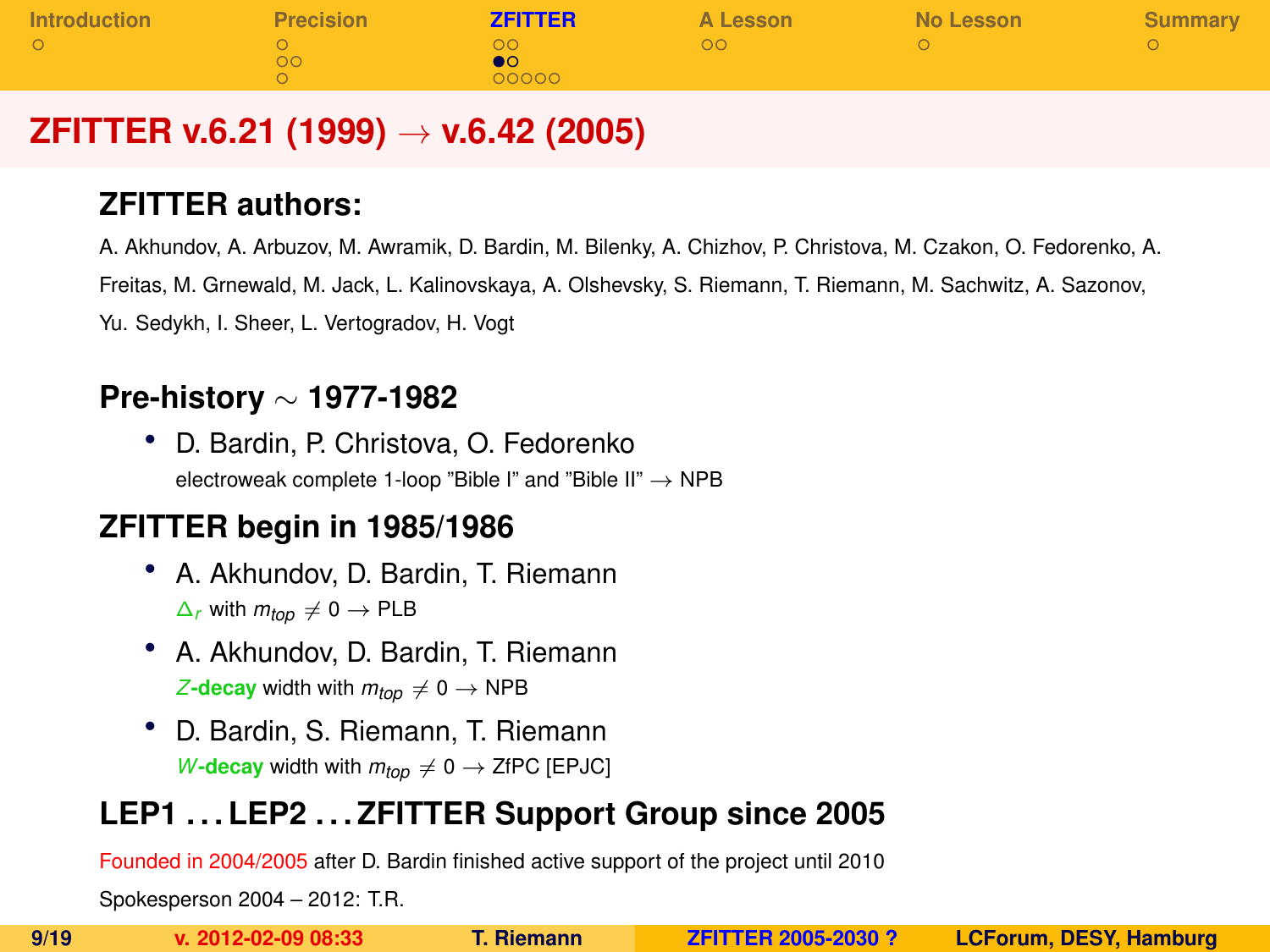| <b>Introduction</b> | <b>Precision</b> | <b>ZFITTER</b> | A Lesson | No Lesson | <b>Summary</b> |
|---------------------|------------------|----------------|----------|-----------|----------------|
|                     | ລດ               | ററ<br>00000    | DО       |           |                |

### **Hunting the Hidden Standard Higgs**



Fig. 1 Graph of  $\sin^2\theta_w$  versus  $M_Z$ , influenced by  $M_H$  through radiative corrections The tluckness corresponds to the range  $30 \text{ GeV} \le m_s \le 40 \text{ GeV}$ , the error bars indicate the accuracy expected at 2 boson factories.



2011 LEPEWWG

←− Akhundov, Bardin, T.R. JINR-E2-85-454. Jun 1985. 4 pp.  $\rightarrow$ Phys.Lett. B166 (1986) 111 Quotations: 1 in 1986, 1 in 2012

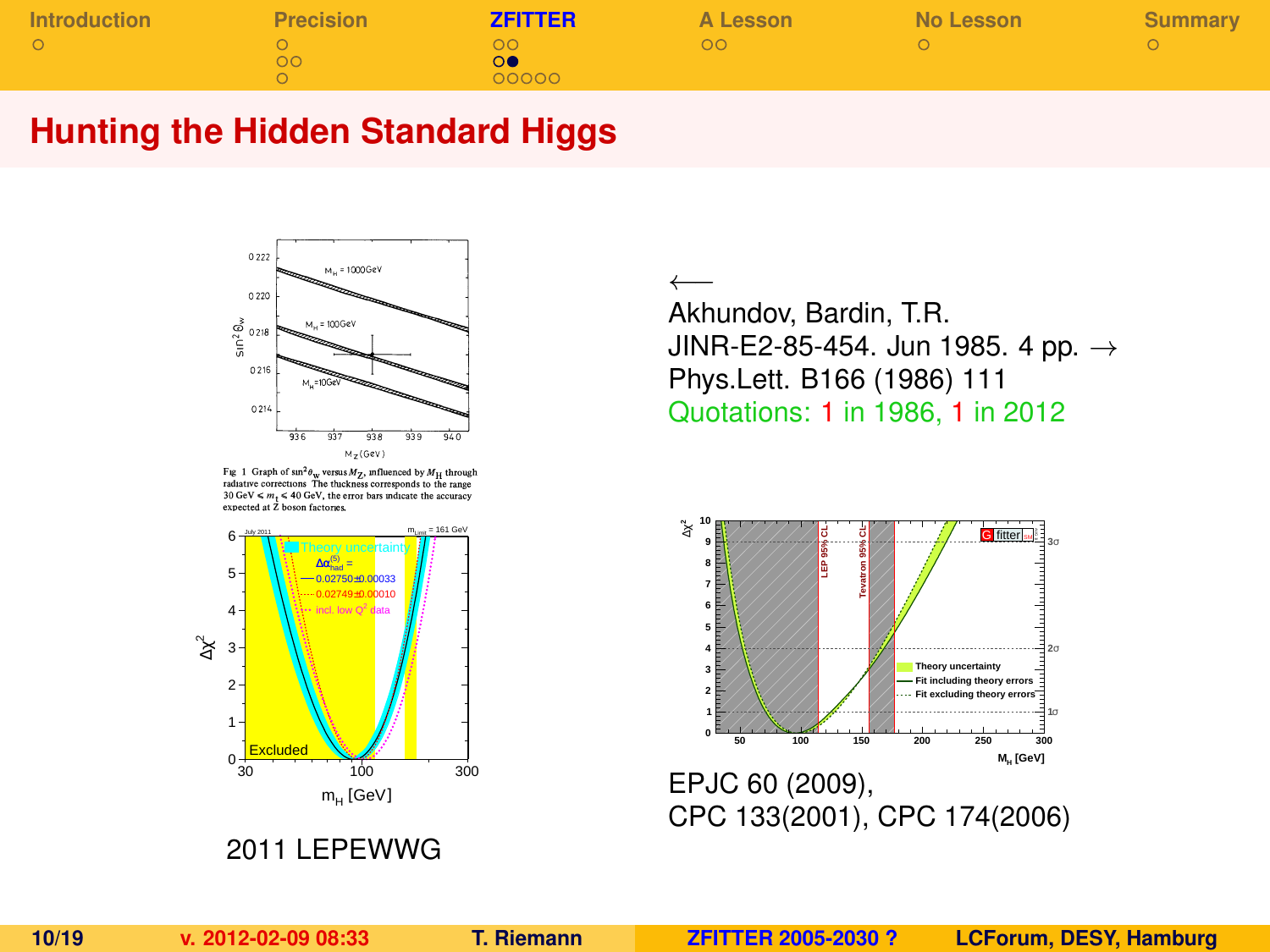| Introduction | Precision | <b>ZFITTER</b> | A Lesson | No Lesson | Summary |
|--------------|-----------|----------------|----------|-----------|---------|
|              |           | ററ             | ററ       |           |         |
|              | <b>OO</b> | ററ             |          |           |         |
|              |           | $\bullet$ 0000 |          |           |         |

# **ZFITTER v.6.42 (2005)** → **v.6.43 (2008)** → **v.6.44 (2012)**

There is some update history, see **<http://zfitter.com>**

But after the inclusion of the Hollik-Freitas-Weiglein & Awramik-Czakon **2-loop electroweak corrections**

. . .

. . . not much happened

Most interesting: corrections to the *Z* decay width: QCD 3-loop corrections - in ZFITTER v.6.42 **QCD 4-loop corrections** - **now: update in ZFITTER v.6.44, being released** Baikov, Chetyrkin, Kühn – Phys.Rev.Lett. 101 (2008) Baikov, Chetyrkin, Kühn, Rittinger – subm. to Phys. Rev. Lett. 101 (2008)

<span id="page-10-0"></span>
$$
\begin{array}{rcl}\n\Gamma_Z & \rightarrow & \Gamma_Z \times R_{nc} \\
R_{nc} & = & \left(1 + \frac{\alpha_s}{\pi}\right) + A_2 \left[\frac{\alpha_s}{\pi}\right]^2 + A_3 \left[\frac{\alpha_s}{\pi}\right]^3 + A_4 \left[\frac{\alpha_s}{\pi}\right]^4\n\end{array}
$$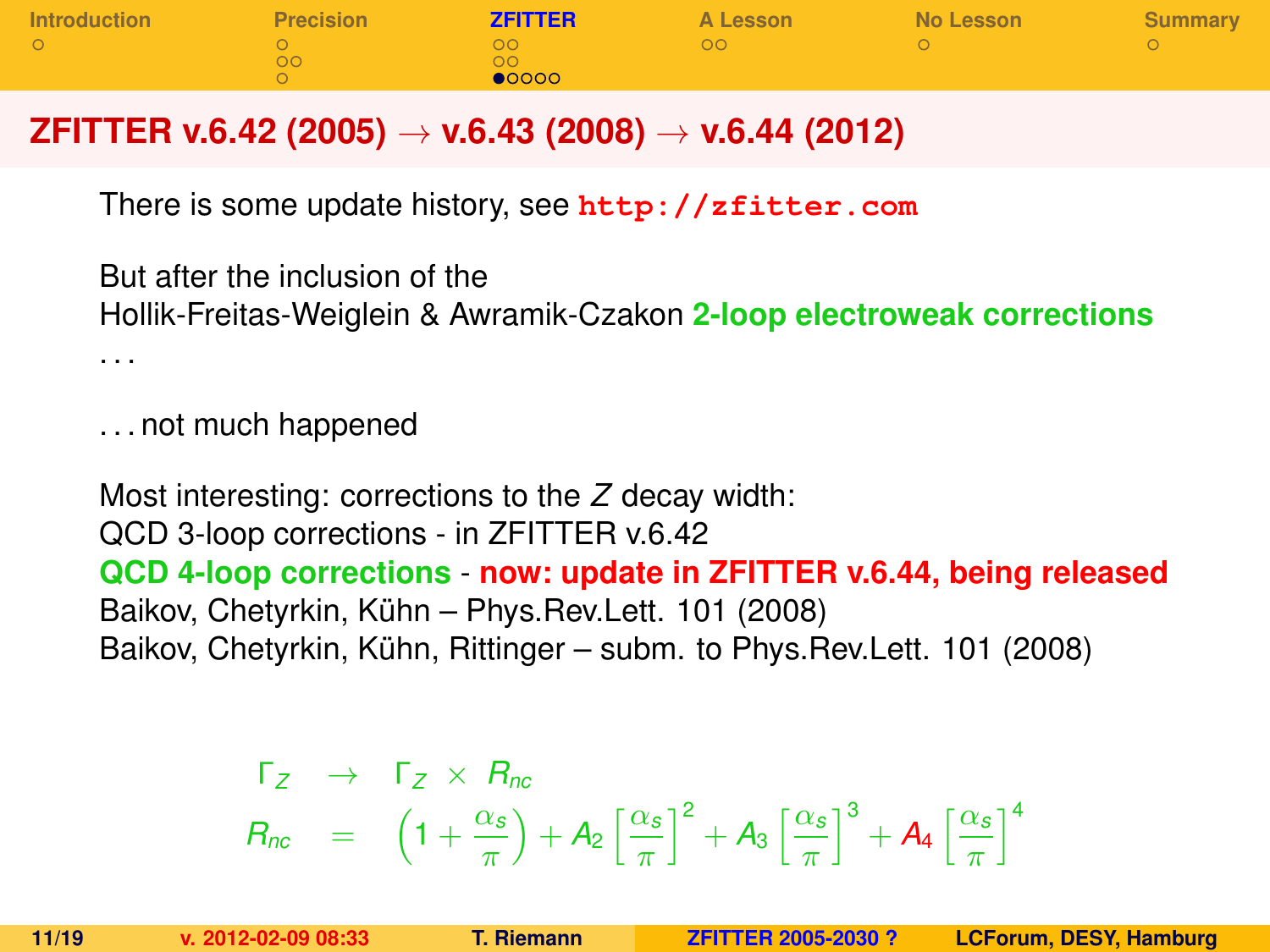| Introduction | Precision | <b>ZFITTER</b> | A Lesson | No Lesson | Summary |
|--------------|-----------|----------------|----------|-----------|---------|
|              |           | ററ             | ററ       |           |         |
|              | הר        | $\Omega$       |          |           |         |
|              |           | 00000          |          |           |         |

# α 4 *s* **-corrections to the hadronic** *Z* **decay rate**

"Complete QCD Corrections to Hadronic Z-Decays in Order  $\frac{4}{s}$ " P. A. Baikov, K. G. Chetyrkin, J. H. Khn, J. Rittinger (Submitted on 27 Jan 2012)

*Corrections of order*  $\alpha_s^4$  *for the axial singlet contributions for the decay rates of the Z-boson into hadrons are evaluated in the limit of the heavy top quark mass. Combined with recently finished*  $\mathcal{O}(\alpha_S^4)$  *calculations of the non-signlet corrections, the new results directly lead us to the first* complete  $\mathcal{O}(\alpha_S^4)$  prediction for the total hadronic *decay rate of the Z-boson.*

# The new  ${\cal O}(\alpha_s^4)$  term in Z-decay rate

**lead to a significant stabilization of the perturbative series**,

to a reduction of the theory uncertainty in the strong coupling constant  $\alpha_s$ , as extracted from these measurements,

**and to a small shift of the central value**.

$$
\Gamma_Z = R_0 \; R_{nc} = \frac{G_F}{\sqrt{2}} \frac{M_Z^3}{24\pi} \; \times \; R_{nc}
$$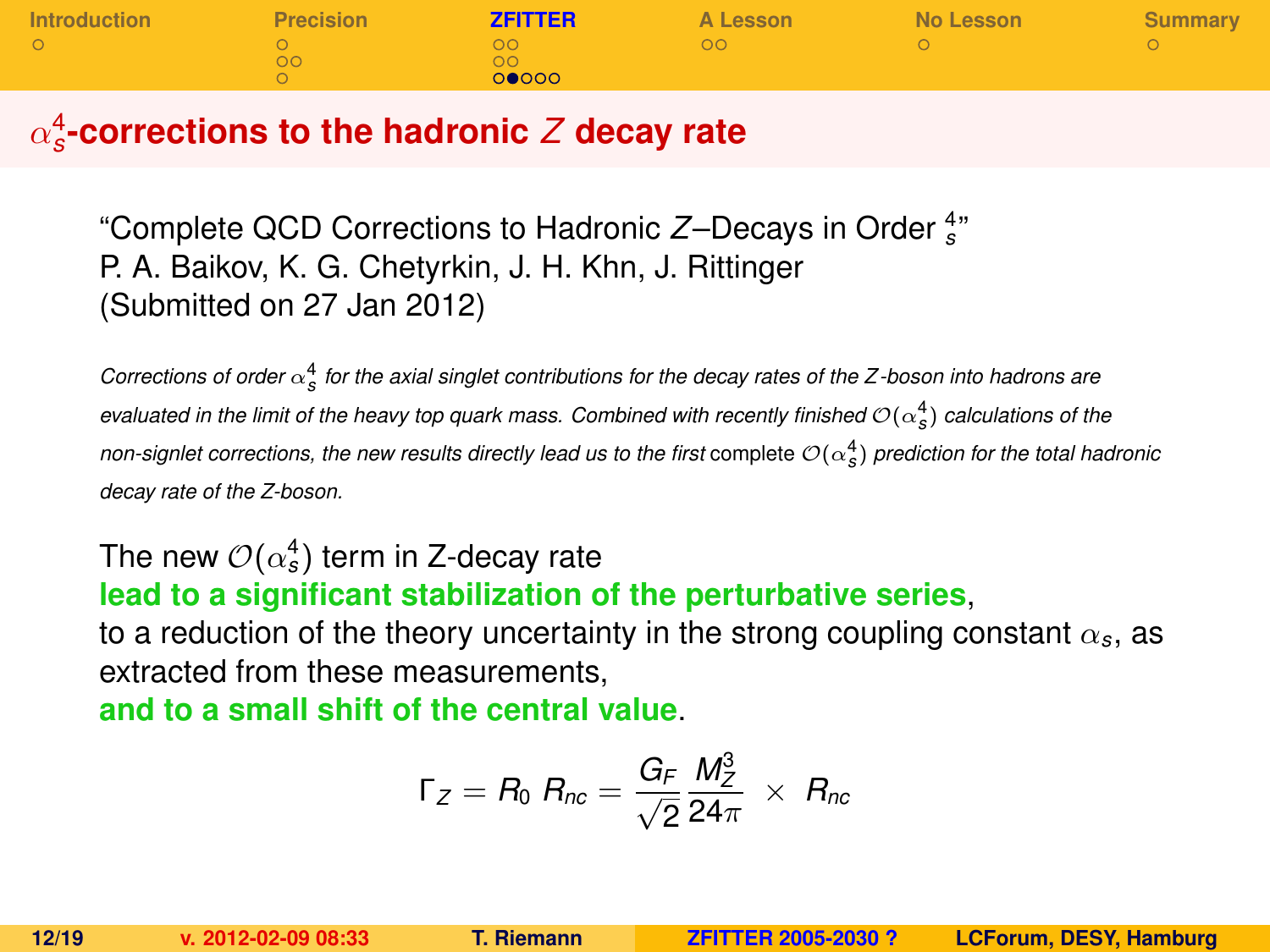| <b>Introduction</b> | <b>Precision</b> | <b>ZFITTER</b>     | A Lesson | No Lesson | Summary |
|---------------------|------------------|--------------------|----------|-----------|---------|
|                     | DО               | ה ר<br>הר<br>00000 | OC       |           |         |
|                     |                  |                    |          |           |         |

 $R_{nc}$  to order  $\alpha_s^4$ 

$$
R_{nc} = 20.1945 \left(1 + \frac{\alpha_s}{\pi}\right) + (28.4587 - 13.0575 + 0) \left[\frac{\alpha_s}{\pi}\right]^2
$$

$$
+ (-257.825 - 52.8736 - 2.12068) \left[\frac{\alpha_s}{\pi}\right]^3
$$

$$
+ (-1615.17 + 263.388 - 25.5814) \left[\frac{\alpha_s}{\pi}\right]^4
$$

**13/19 v. 2012-02-09 08:33 T. Riemann [ZFITTER 2005-2030 ?](#page-0-0) LCForum, DESY, Hamburg**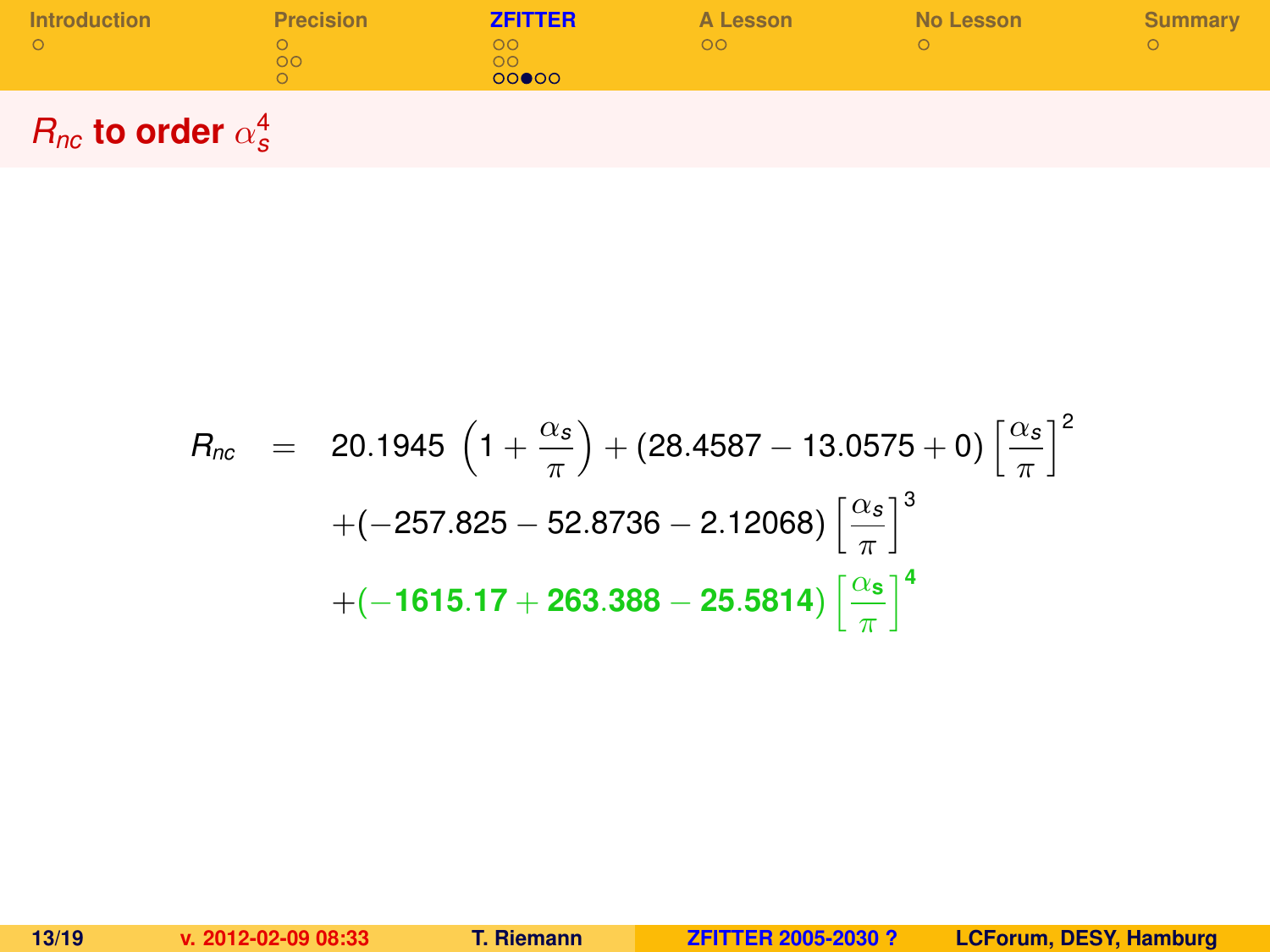| Introduction | <b>Precision</b> | <b>ZFITTER</b>           | A Lesson | No Lesson | <b>Summary</b> |
|--------------|------------------|--------------------------|----------|-----------|----------------|
|              | ാറ               | nn<br>ററ<br><b>DOO00</b> | DО       |           |                |

# **From ZFITTER v.6.42 to ZFITTER v.6.44**

Look at experimental numbers:

Experiment: The Z decay width is experimentally known to be (PDG 2010):

Γ*<sup>Z</sup>* = (2.4952 ± 0.0023) GeV

so that

 $\Delta\Gamma$ <sub>*Z*</sub> /Γ<sub>*Z*</sub> = 0.00092177 = 9 × 10<sup>-4</sup>

- The influence of the  $\alpha_s^4$  term from QCD is [see next slide]  $-2\times10^{-4}$ i.e. about 1/4 of the experimental error
- If one wants to be truly sensitive to the NNNLO Baikov terms,  $-2 \times 10^{-4}$ , one has to control the rest of the corrections to about  $5 \times 10^{-5}$  or better.

This is what I want to "derive":

The Fortran accuracy has to be controlled with at least 7 digits in order to say

it is satisfactory as "technical precision".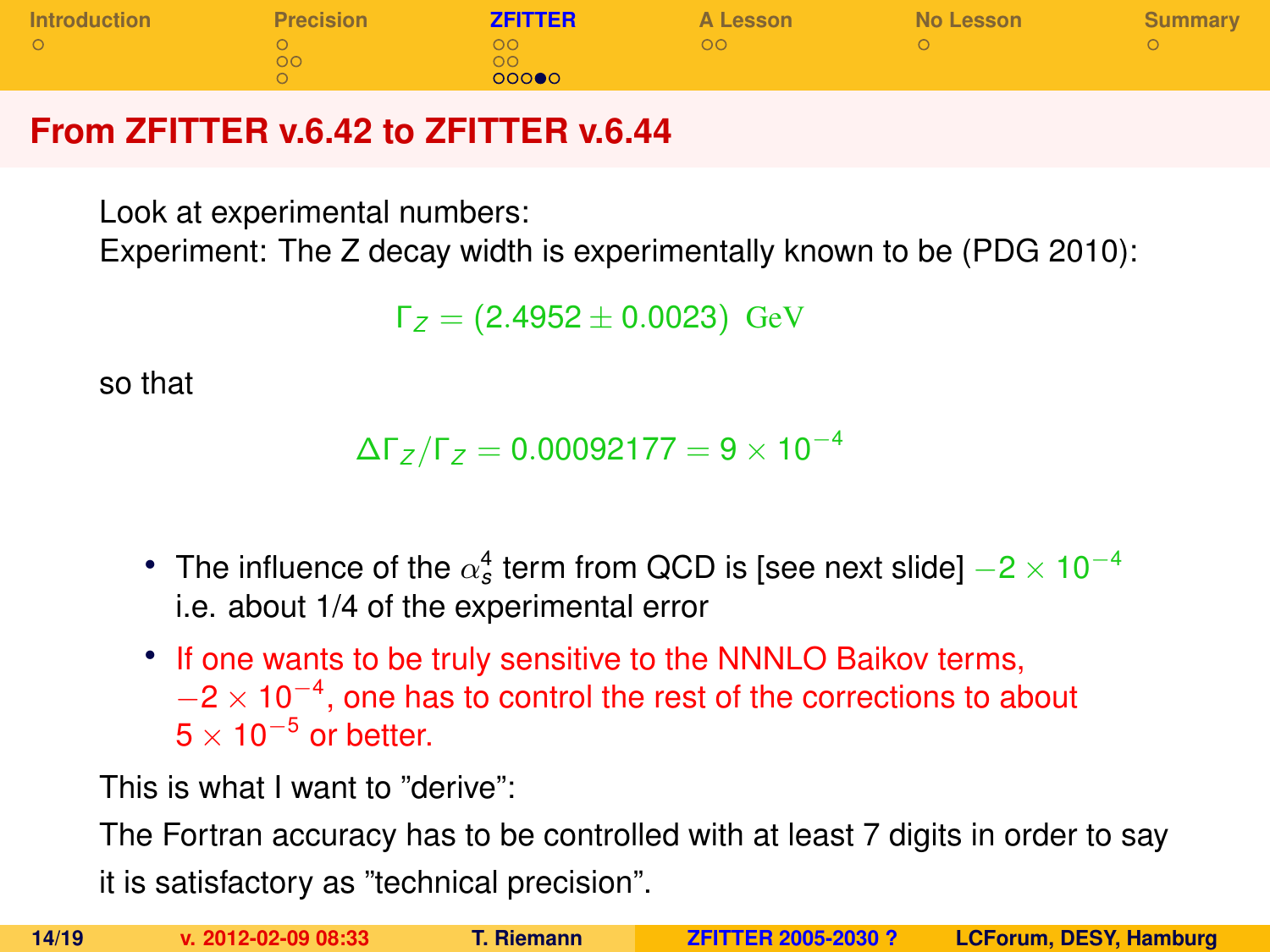| Introduction | <b>Precision</b> | <b>ZFITTER</b>   | A Lesson | No Lesson | Summary |
|--------------|------------------|------------------|----------|-----------|---------|
|              | OO               | ററ<br>ററ<br>0000 | OΩ       |           |         |

It is good to have the Baikov NNNLO term at the disposal, but it should not be too influential.

Further one may conclude that a technical accuracy of a code of 5 digits is "completely satisfactory", but it is not "excellent".

The influence of the  $\alpha_s^4$  terms is, for  $n_{\rm f}=$  5, proportional to [PRL 2008]:

$$
A_4 = -156.61 + 18.77n_f - 0.7974n_f^2 + 0.021 * n_f^3
$$
  
= -80.0075

This corresponds to the term above:

$$
A_4\left[\frac{\alpha_s}{\pi}\right]^4\approx \frac{1}{20.1945}(-1615.17+263.388-25.5814)\left[\frac{\alpha_s}{\pi}\right]^4\approx -2\times 10^{-4}
$$

and the correction to the total Z decay rate becomes then for  $\alpha_s = 0.12$ 

$$
\frac{\delta\Gamma_Z}{\Gamma_Z}=A_4(0.12/\pi)^4\approx-2\times10^{-4}
$$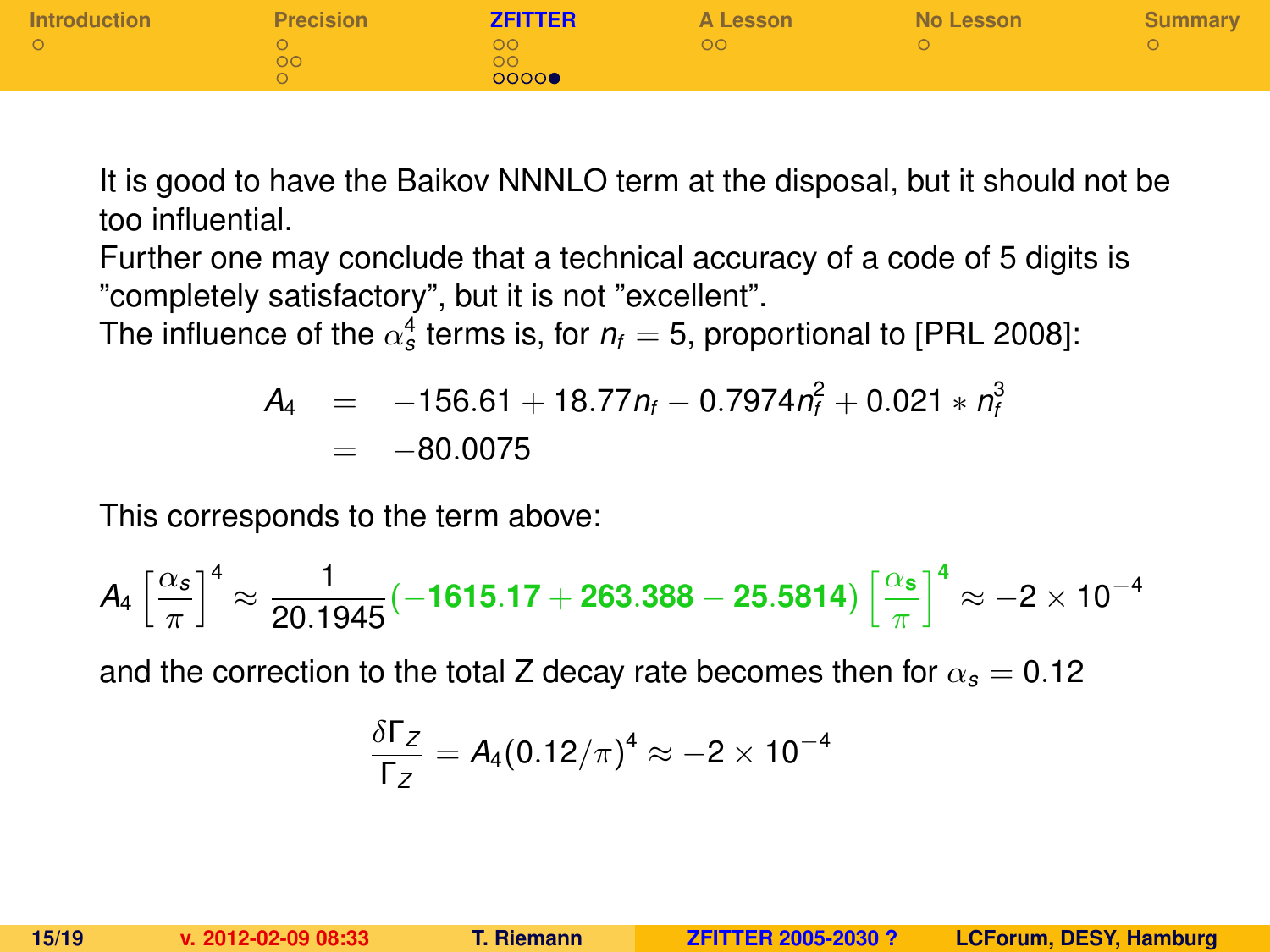| Introduction | <b>Precision</b> | <b>ZFITTER</b>    | <b>A Lesson</b> | No Lesson | Summary |
|--------------|------------------|-------------------|-----------------|-----------|---------|
|              | OO.              | ററ<br>ററ<br>00000 |                 |           |         |

## **ZFITTER v.6.42: a Lesson**

We have the  $\alpha_s^4$  terms of Baikov et al. Do we control the  $\alpha_s^3$  terms and all that sufficiently? Let us look into some actually promoted  $\c{code from a competitor:}$ 

$$
A_3 \sim m_{C A 3} = -4544045/864.0 + 1340 \zeta(2) + 118915/36.0 \zeta(3) - 1270 \zeta(5)
$$
  
+ (71621/162.0 - 209/2.0 \zeta(2) - 216 \zeta(3) + 5 \zeta(4) + 55 \zeta(5) m\_{n11}  
+ (-13171/1944.0 + 16/9.0 \zeta(2) + 26/9.0 \zeta(3) m\_{n11}^2);

In the **description of the competitor** [in fact a diploma thesis] we find:

<span id="page-15-0"></span>
$$
A_3 \sim C_{23}^A = -\frac{4544045}{864} + 1340 \zeta(2) + \frac{118915}{86} \zeta(3) - 127 \zeta(5)
$$
  
+ 
$$
\left[ \frac{71621}{162} - \frac{209}{\zeta}(2) - 216 \zeta(3) + 5 \zeta(4) + 55 \zeta(5) \right] m_{n11} + \left[ -\frac{13171}{1944} + \frac{16}{9} \zeta(2) + \frac{26}{9} \zeta(3) \right] m_{n11}^2.
$$

#### These NNLO terms do not agree.

Look into the **original reference given**:

"QCD corrections to the e+e cross-section and the Z boson decay rate"

Chetyrkin, Kühn, Kwiatkowski, Dec 1994, 87 pp.

In: "Reports of the working group on precision calculations for the Z resonance", pp. 175-263, e-Print: hep-ph/9503396

There is no formula of this kind at all . . .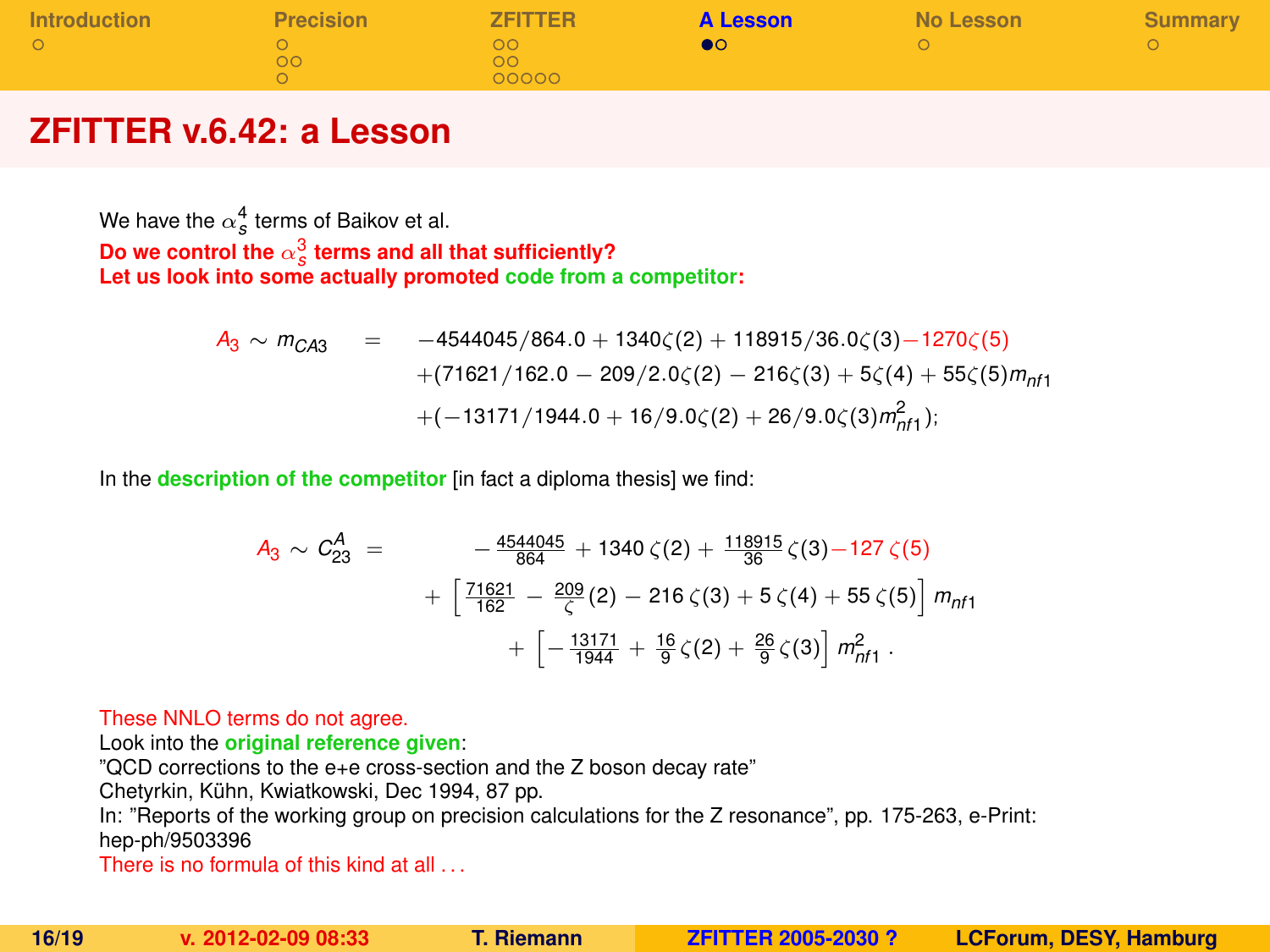| <b>Introduction</b> | <b>Precision</b> | <b>ZFITTER</b>    | <b>A Lesson</b> | No Lesson | <b>Summary</b> |
|---------------------|------------------|-------------------|-----------------|-----------|----------------|
|                     | ററ               | ററ<br>ററ<br>00000 |                 |           |                |

### ZFITTER v.6.42: A Lesson

Then we look into: Bardin, Christova, Jack, Kalinovskaya, Olchevski, Riemann, Riemann **ZFITTER, CPC133 (2001):**

$$
A_3 \sim C_{23}^A = \text{COEFA3} = -\frac{4544045}{864} + 1340\zeta(2) + \frac{118915}{36}\zeta(3) - 127\zeta(5)
$$

$$
+ \left[\frac{71621}{162} - \frac{209}{\zeta}(2) - 216\zeta(3) + 5\zeta(4) + 55\zeta(5)\right] m_{nft} + \left[-\frac{13171}{1944} + \frac{16}{9}\zeta(2) + \frac{26}{9}\zeta(3)\right] m_{nft}^2;
$$

Here we see the −127 $\zeta(5)$  of the description and not the −1270 $\zeta(5)$  found in the C++ code. The CPC133 is the only place where to find the expression ... And finally  $(D5 = \zeta(5))$ : In the Fortran program **ZFITTER/dizet6 42.f**:

$$
COEFA3 = -4544045D0/864 + 1340 * D2 + 118915D0/36 * D3 - 1270D0 * D5
$$
  
+
$$
(71621D0/162 - 209D0/2 * D2 - 216D0 * D3 + 5D0 * D4 + 55D0 * D5)ANF
$$
  
+
$$
(-13171D0/1944 + 16D0/9 * D2 + 26D0/9 * D3)ANF2*
$$

**This number agrees with the C++ code of the competitor of 2009 ... but not with its description ... Explanation: private communications, copy-paste, wrong and incomplete referencing and all that.**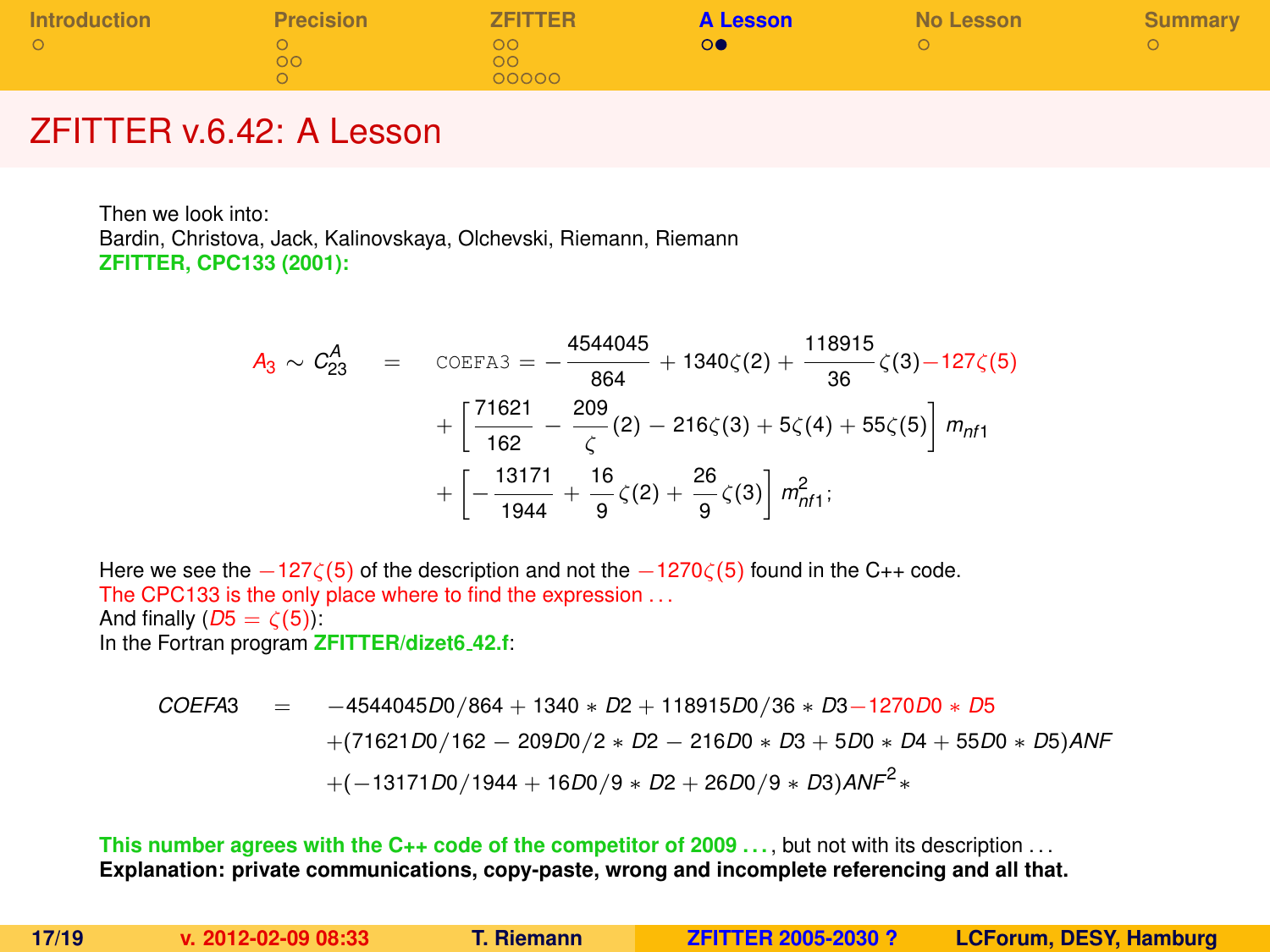| <b>Introduction</b> | <b>Precision</b> | <b>ZFITTER</b> | A Lesson | <b>No Lesson</b> | Summary |
|---------------------|------------------|----------------|----------|------------------|---------|
| $\circ$             | ററ               | ററ<br>ററ       | ററ       |                  |         |
|                     |                  | 00000          |          |                  |         |

### **ZFITTER v.6.42: Not a Lesson**

**In ZFITTER file bkqcdl5 14.f we find the Fortran function XRMQCD**, which is authored by ZFITTER:

```
FUNCTION XRMQCD(AMZ2,AMW2,AMT2,S)
...
        XRMQCD=1D0/(12D0*SW2)
    \frac{1}{6} * (3D0/4D0/CW2 * (1D0+VB2)<br>\frac{1}{6} + AMT2/4D0/AMW2 * (VT2 * (XD
    & +AMT2/4D0/AMW2*(VT2*(XDVFTZ/ALTZ-XPVFTZ)
               & +XDAFTZ/ALTZ-XPAFTZ)
    & -AMT2/AMW2*(3D0*D2+105D0/8D0))
      ELSE
        XRMQCD=1D0/4D0/SW2/CW2
    \& *(AMT2/AMZ2*((1D0-4D0*OTM*SW2)**2*XV1r+XA1r)
    \frac{1}{2} +AMT2/(AMZ2-S)*((1-4*QTM*SW2)**2*(XV1rs-XV1r)+XA1rs-XA1r)<br>5 +2D0*AMT2/AMZ2*(-23D0/8D0+D2+3D0*D3)
    \frac{1}{2} +2D0*AMT2/AMZ2*(-23D0/8D0+D2+3D0*D3)<br>5) -1D0/4D0+(1D0+(1D0-4D0+0RM*SW2)++2)+S/(A
           -1D0/4D0*(1D0+(1D0-4D0*0BM*SW2)**2)*S/(AMZ2-S)*I_0OG(S/AMZ2))
```
In a **C++ code of a competitor** we see similar but not identical coding:

rmgcd = 1.0/(4.0\*SW2\*CW2)\*(  $m+2/MZ^*(V+Z^*XV+T^* + XATr)$  $+$  mt2/(MZ2-S)\*(VT2\*(XV1rs - XV1r) + XA1rs - XA1r) + 2.0\*mt2/MZ2\*(-23.0/8.0\*D2+3.0\*D3)  $- 1.0/4.0*(1.0 + OBM)*S/(MZ2-S)*TMath::Log(S/MZ2)$  ):

One may **observe two mistakes**, resulting from copy-paste with a loss, in C++/rmqcd compared to ZFITTER, where we have:

<span id="page-17-0"></span>+2*D*0 ∗ *AMT*2/*AMZ*2 ∗ (−23*D*0/8*D*0 + *D*2 + 3*D*0 ∗ *D*3) (1) −1*D*0/4*D*0 ∗ (1*D*0 + (1*D*0 − 4*D*0 ∗ *QBM* ∗ *SW*2) ∗ ∗2) ∗ *S*/(*AMZ*2 − *S*) ∗ *LOG*(*S*/*AMZ*2))

In both cases: the  $D3 = \zeta(3)$  comes from a QCD 2-loop Formula (Kniehl 1990).<br>**T. Riemann Example 2005-2030 2 18/19 v. 2012-02-09 08:33 T. Riemann [ZFITTER 2005-2030 ?](#page-0-0) LCForum, DESY, Hamburg**

. . . =